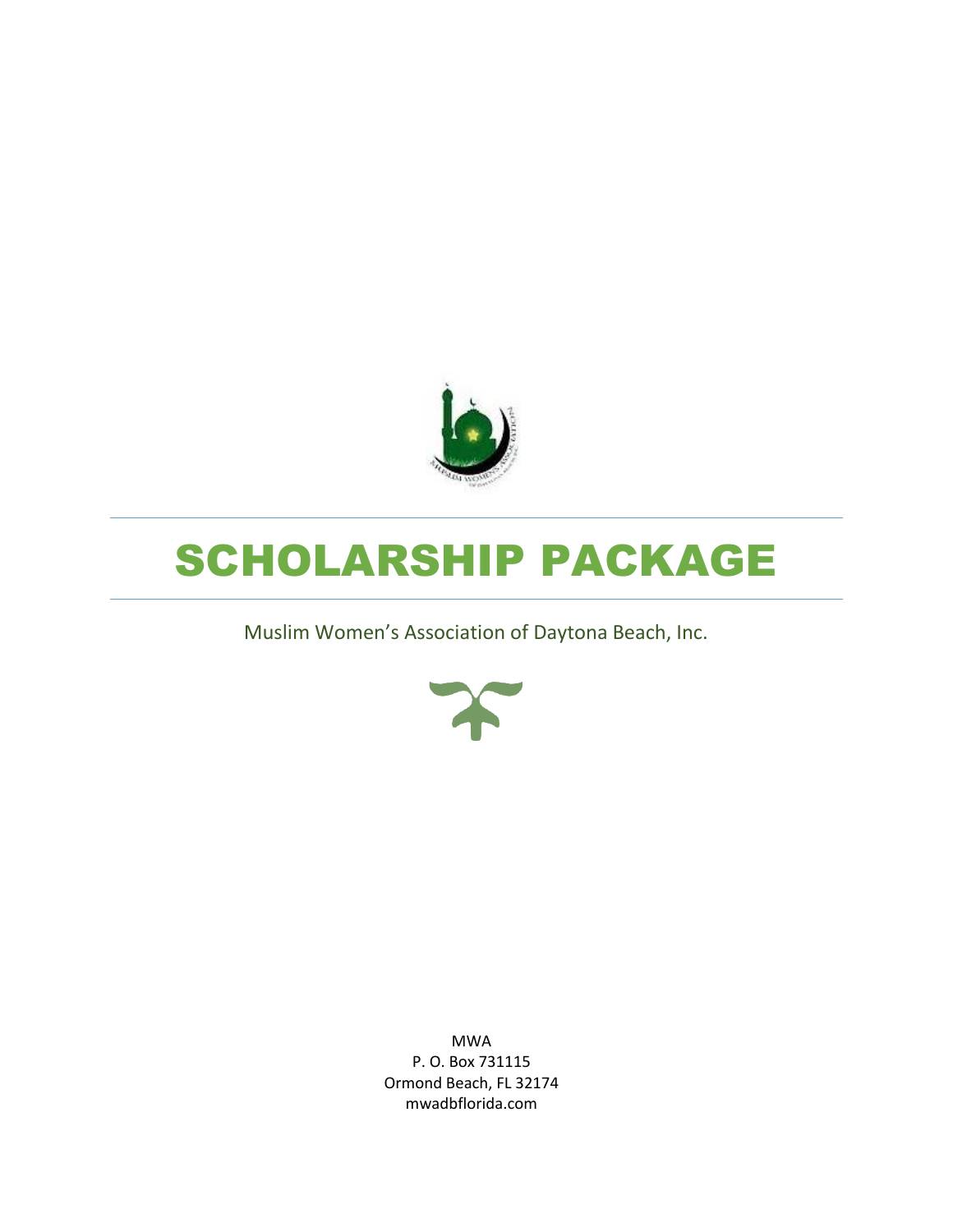

P. O. Box 731115, Ormond Beach, FL 32174 mwadbflorida.com

#### **Scholarship Application Information**

The Muslim Women's Association of Daytona Beach, Inc. announces its Scholarship Award Program. It will provide scholarship(s) to deserving high school graduates or current matriculating university/ college level students who are Muslims.

Our mission is to promote the values of Islam and increase community awareness regarding our faith by organizing, directing and conducting various educational, social, and intellectual forums in Volusia and Flagler Counties promoting a positive image of Islam. Our mission is to help women in need striving for self-improvement regain their strength emotionally and financially for a stronger family. The Muslims Women's Association of Daytona Beach, Inc. aspire to build bridges of understanding among our interfaith communities between the Muslims and non-Muslims through community awareness activities and programs.

#### **Scholarship Award Program Criteria:**

- 1- Be a graduate of a Volusia County, FL high school or current matriculating University/college level student.
- 2- High school graduates must submit a completed Scholarship Application along with supporting documents and a 350-word essay on the theme provided by the MWA, Inc., stated below.
- 3- Failure to submit completed materials by deadline date will result in disqualification.
- 4- Submit an original or copy of official sealed transcript documenting your final cumulative grade point average (CGPA) and class rank. Fail
- 5- High school graduates must submit at least two letters of recommendation and current matriculating university/college level student must submit one letter of recommendation, preferably documenting active community service thru school/university or college, Islamic Center of Daytona Beach, FL or other organizations or affiliations. Relatives of the applicant may not submit letter of recommendations. Failure to submit letters of recommendation will result in disqualification.

Incomplete documentation including telephone number of contact person will result in disqualification. Community service is an essential part of the review process. Failure to submit completed materials by the deadline date will result in disqualification.

The Scholarship Application, essay, and all other required materials must be received with the application. There are no exceptions. Applicants are encouraged to submit their applications in early to avoid obstacles that may deter timely submission of all documents.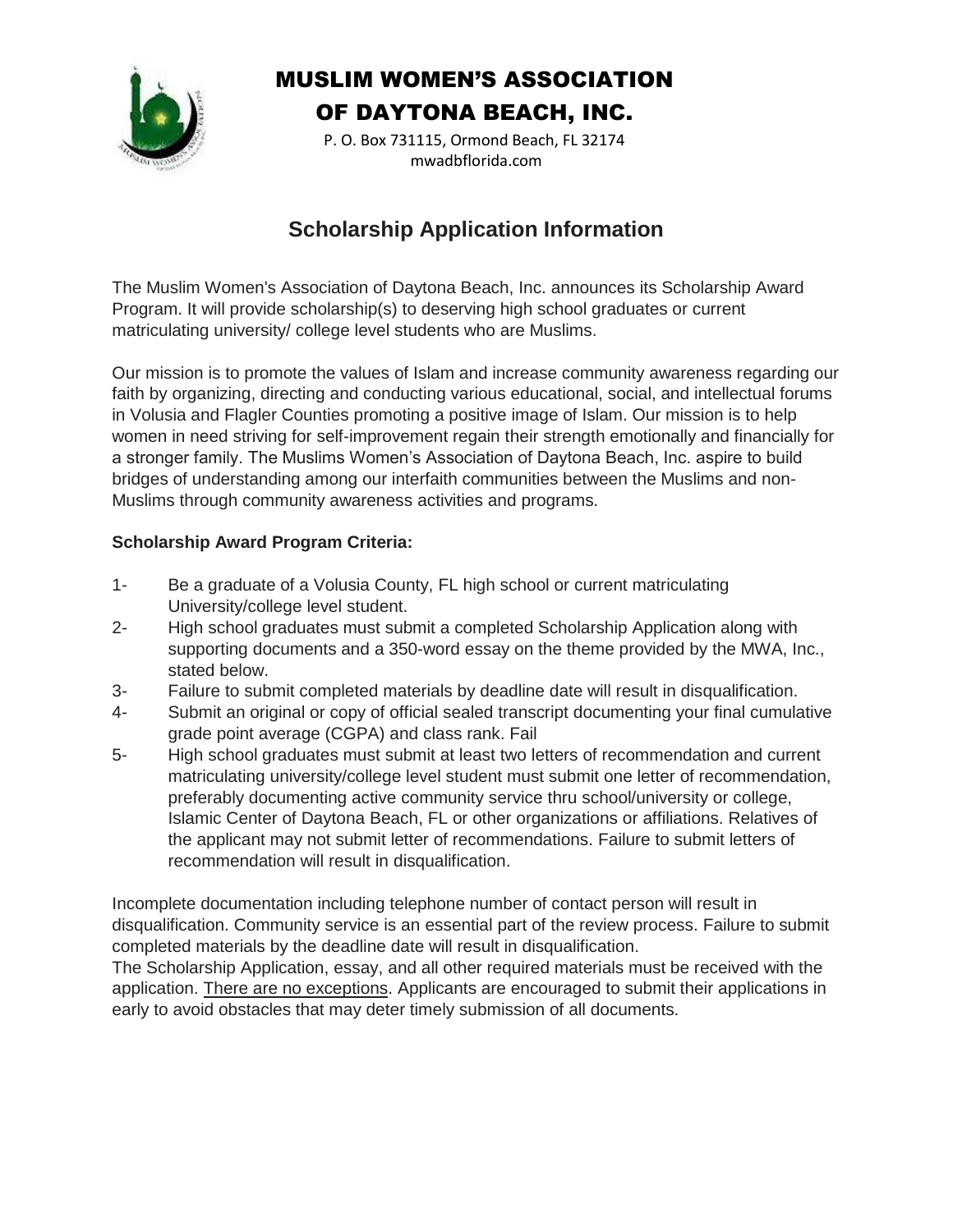

P. O. Box 731115, Ormond Beach, FL 32174 mwadbflorida.com

Applicant must submit their completed application package to: Bernadette S. Ramsey, Chairman [gmabernadette@gmail.com](mailto:gmabernadette@gmail.com)

Scholarship Award disbursements will be made upon receipt of documentation of the awardee's enrollment in a post-secondary educational institution.

#### **Essay Guidelines:**

- 1- Submit a typed, double spaced 350-word essay on 8 1/2 x 11 inch unruled paper using 1 1/2 inch margins and indented paragraphs. Footnotes, definitions, and bibliographies are not counted as part of the essay word count.
- 2- Provide a cover page listing the title of their essay, date prepared, and name of high School, student's name, address, and telephone number.
- 3- The essay should be relevant to the theme.
- 4- Have a clear purpose and support the conclusions reached.
- 5- Be logical in its organization and development.
- 6- Use correct grammar, punctuation, spelling, quotations, etc.
- 7- List the complete bibliography of books and other reference materials used to develop the essay.
- 8- Essay Theme/Title: "How does your community service involvement apply to your life as a Muslim and your life goals?"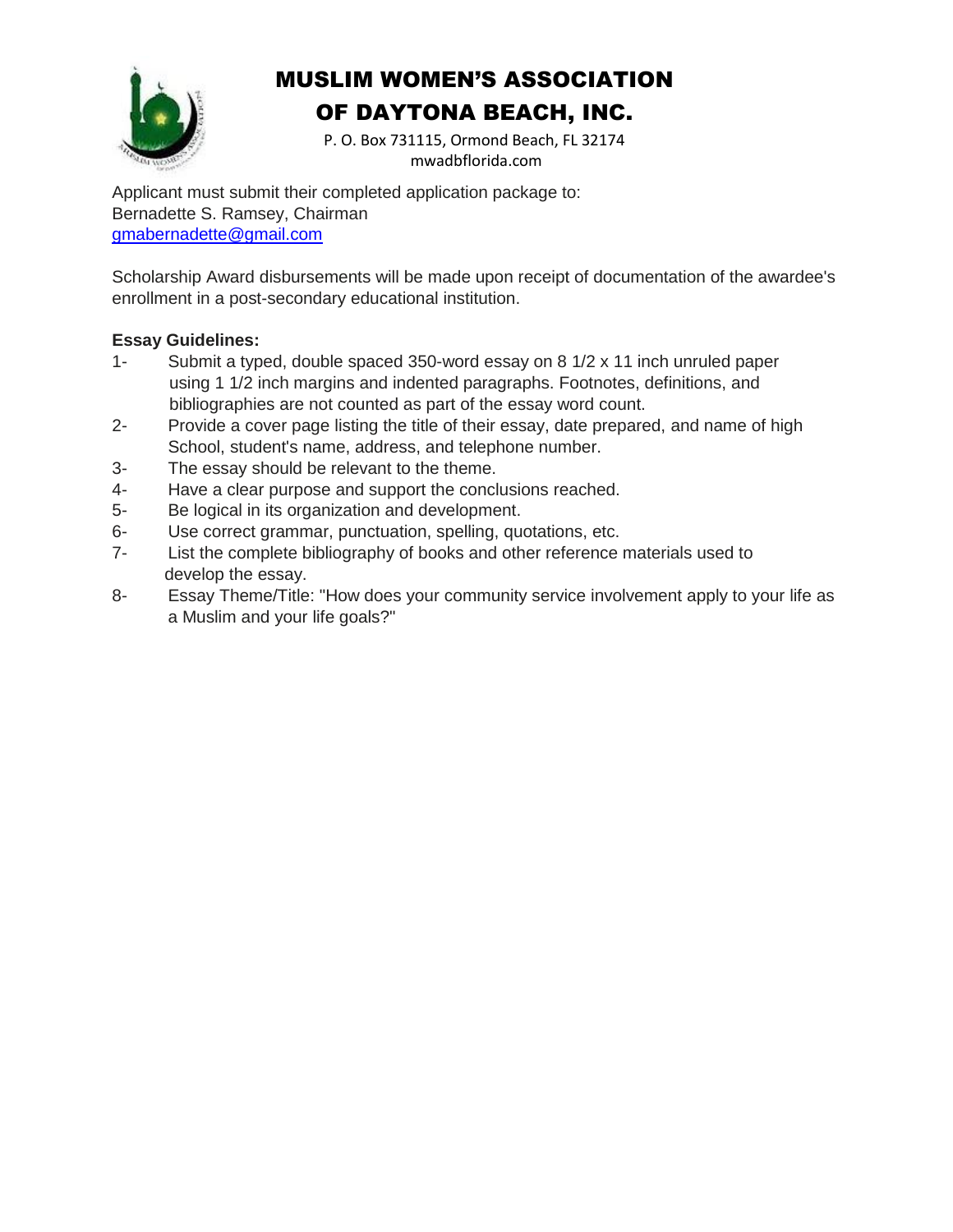

P. O. Box 731115, Ormond Beach, FL 32174 mwadbflorida.com

### **MWA SCHOLARSHIP APPLICATION**

| Name: ______________                              |       |    |          |                |       |
|---------------------------------------------------|-------|----|----------|----------------|-------|
| First                                             |       | MI |          | Last           |       |
|                                                   |       |    |          |                |       |
| $\overline{\text{Street}}$                        |       |    |          | City           |       |
| State                                             |       |    |          |                |       |
|                                                   |       |    |          |                |       |
| Cell                                              |       |    |          | Home           |       |
| Whom you live with (circle): Father               |       |    | Mother   | Guardian       | Other |
| Father or Guardian Name: _______________________  |       |    |          |                |       |
|                                                   | First |    |          | MI             | Last  |
|                                                   |       |    |          |                |       |
| <b>Street</b>                                     |       |    |          | City           |       |
| State                                             |       |    |          | Zip code       |       |
| Phone Number: ______                              |       |    |          |                |       |
| Cell                                              |       |    |          | Home           |       |
| Mother's or Guardian Name: ______________________ |       |    |          |                |       |
|                                                   | First |    |          | M <sub>l</sub> | Last  |
| Address: _________________________________        |       |    |          |                |       |
| <b>Street</b>                                     |       |    |          | City           |       |
| <b>State</b>                                      |       |    | Zip code |                |       |
| Phone Number: _____                               |       |    |          | Home           |       |
| Cell                                              |       |    |          |                |       |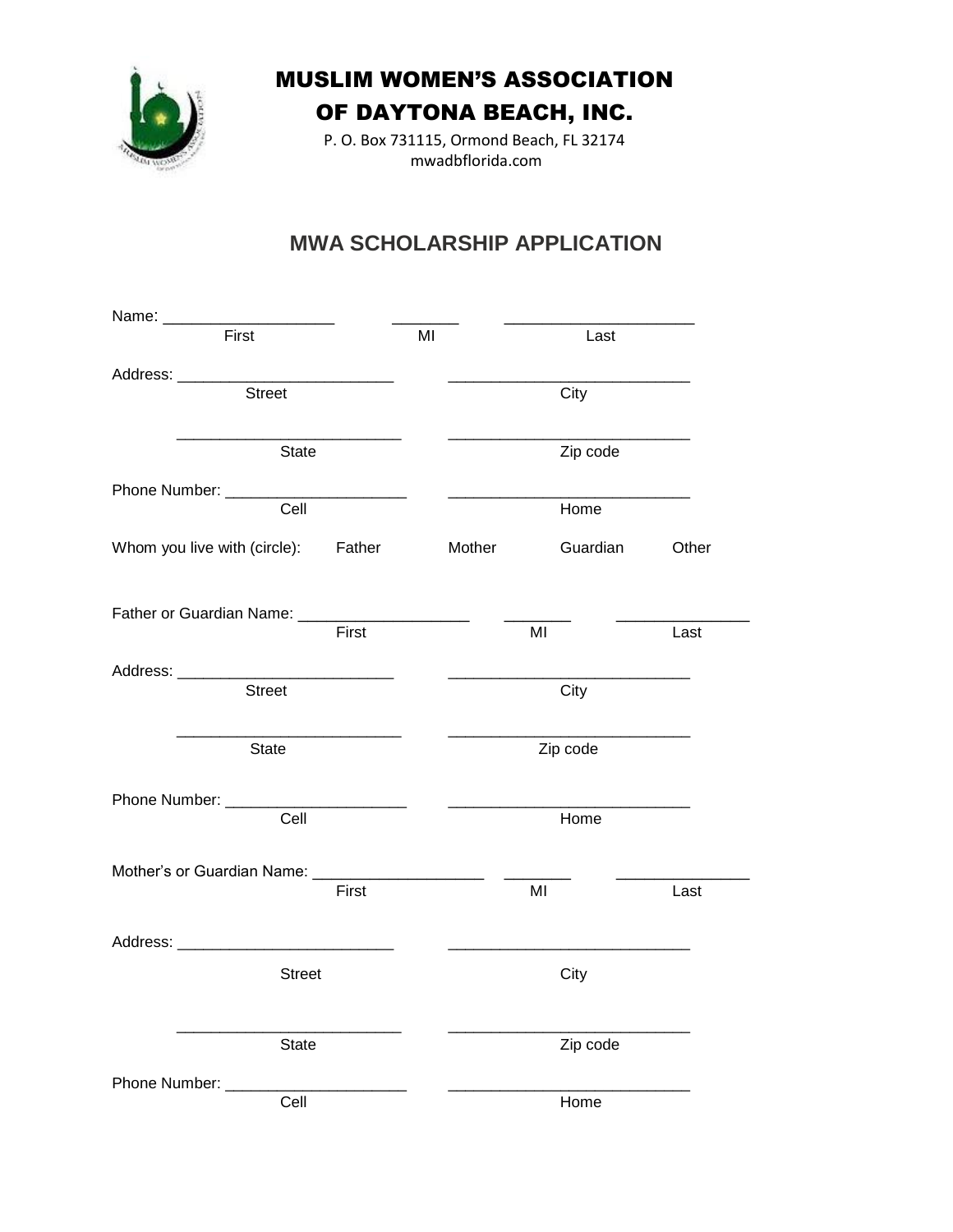

## MUSLIM WOMEN'S ASSOCIATION

OF DAYTONA BEACH, INC.

P. O. Box 731115, Ormond Beach, FL 32174 mwadbflorida.com

| Do you and your family members regularly attend worship services and other activities at the Islamic<br>Center of Daytona Beach? | Yes<br>No |  |         |                     |  |  |  |
|----------------------------------------------------------------------------------------------------------------------------------|-----------|--|---------|---------------------|--|--|--|
|                                                                                                                                  |           |  |         |                     |  |  |  |
| GPA:                                                                                                                             |           |  |         |                     |  |  |  |
| Weighted Un-weighted                                                                                                             |           |  |         |                     |  |  |  |
|                                                                                                                                  |           |  |         |                     |  |  |  |
| Highest SAT score ________________ Highest ACT score _______________                                                             |           |  |         |                     |  |  |  |
| List any academic honors/recognitions received:                                                                                  |           |  |         |                     |  |  |  |
| <u> 1980 - Jan Barat, margaret amerikan basa dan berasal dalam berasal dalam basa dalam berasal dalam berasal da</u>             |           |  |         |                     |  |  |  |
| List High School Activities:                                                                                                     |           |  |         |                     |  |  |  |
| Activity                                                                                                                         |           |  | Sponsor | Years               |  |  |  |
| Employment:                                                                                                                      |           |  |         |                     |  |  |  |
| Are you currently employed? Yes                                                                                                  | No        |  |         |                     |  |  |  |
| How long have you been employed? _____________                                                                                   |           |  |         |                     |  |  |  |
| Supervisor:                                                                                                                      |           |  |         |                     |  |  |  |
| <b>Higher Education Goals:</b>                                                                                                   | Name      |  |         | <b>Phone Number</b> |  |  |  |
| Top two colleges and or universities to which you have applied for admissions.                                                   |           |  |         |                     |  |  |  |
|                                                                                                                                  |           |  |         |                     |  |  |  |
| College Admission granted.                                                                                                       | Yes<br>No |  |         |                     |  |  |  |
|                                                                                                                                  |           |  |         |                     |  |  |  |
| College Admission granted. Yes                                                                                                   | No        |  |         |                     |  |  |  |
|                                                                                                                                  |           |  |         |                     |  |  |  |